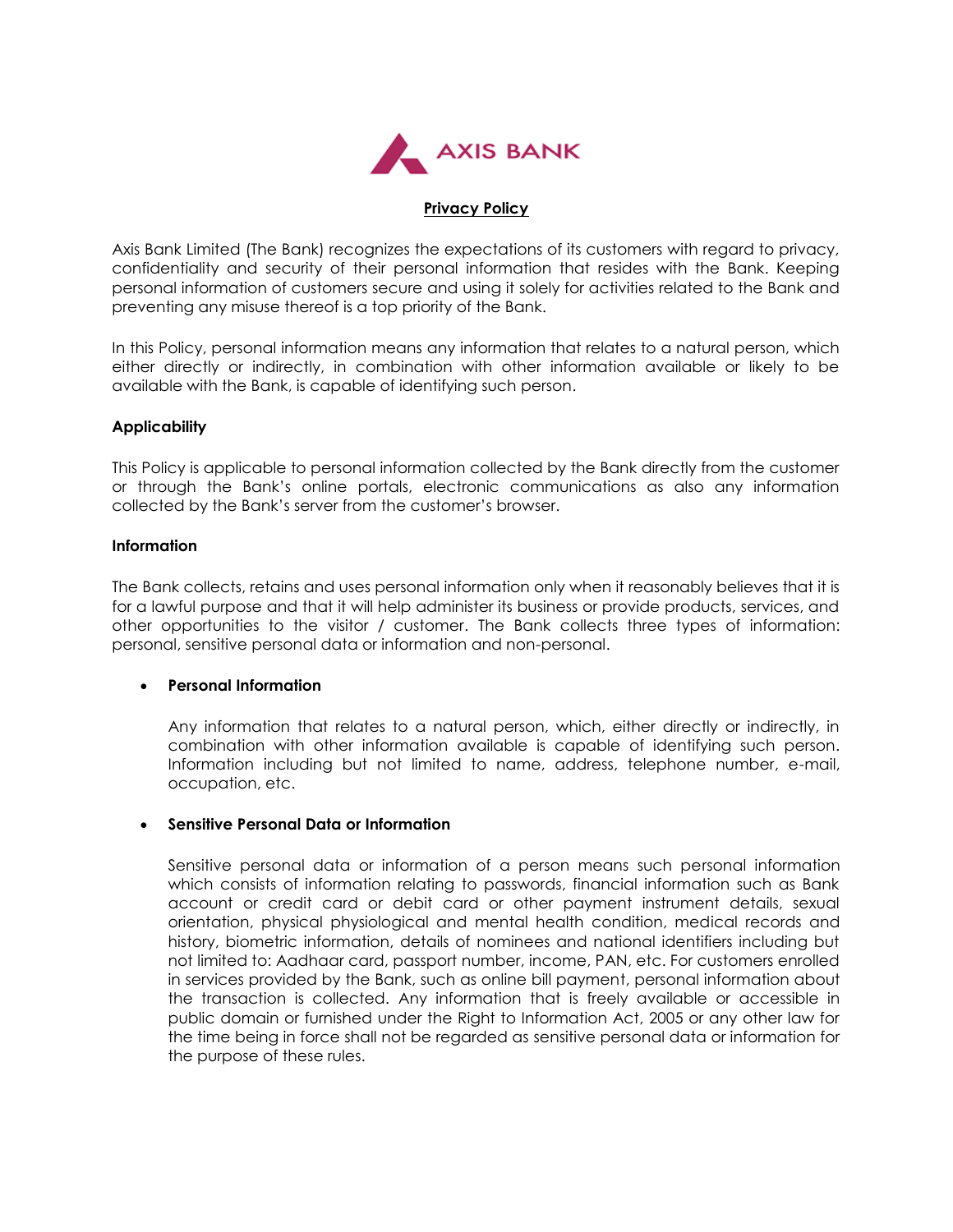The information you provide online is held by the Bank business that maintains your account or is processing your application for a new product or service.

## **Non personal information**

This information includes the IP address of the device used to connect to the Bank's website along with other information such as browser details, operating system used, the name of the website that redirected the visitor to the Bank's website, etc. Also, when you browse our site or receive one of our emails, the Bank and our affiliated companies, use cookies and/or pixel tags to collect information and store your online preferences.

## **Choice**

Consent will be obtained from you when your information is collected by the Bank, in a manner recognized by law. Also, you will be informed of the choices you have for providing your personal information. Only information required for legal purposes or for providing services will be collected

## **Accuracy**

The Bank has processes in place to ensure that the personal information residing with it is complete, accurate and current. If at any point of time, there is a reason to believe that personal information residing with the Bank is incorrect, the customer may inform the Bank in this regard. The Bank will correct the erroneous information as quickly as possible.

#### **Purpose and Usage**

The Bank uses the information collected and appropriately notifies you to manage its business and offer an enhanced, personalized online experience on its website. Further, it enables the Bank to:

- Process applications, requests and transactions
- Maintain internal records as per regulatory guidelines
- Provide services to customers, including responding to customer requests
- Comply with all applicable laws and regulations
- Recognize the customer when he conducts online banking
- Understand the needs and provide relevant product and service offers

#### **Disclosure / Sharing**

The Bank does not disclose sensitive personal data or information of a customer except as directed by law or as per mandate received from the customer / applicant. No specific information about customer accounts or other personally identifiable data is shared with nonaffiliated third parties unless any of the following conditions is met:

- To help complete a transaction initiated by the customer
- To perform support services through an outsourced entity provided it conforms to the Privacy Policy of the Bank
- The customer / applicant has specifically authorized it
- The disclosure is necessary for compliance of a legal obligation